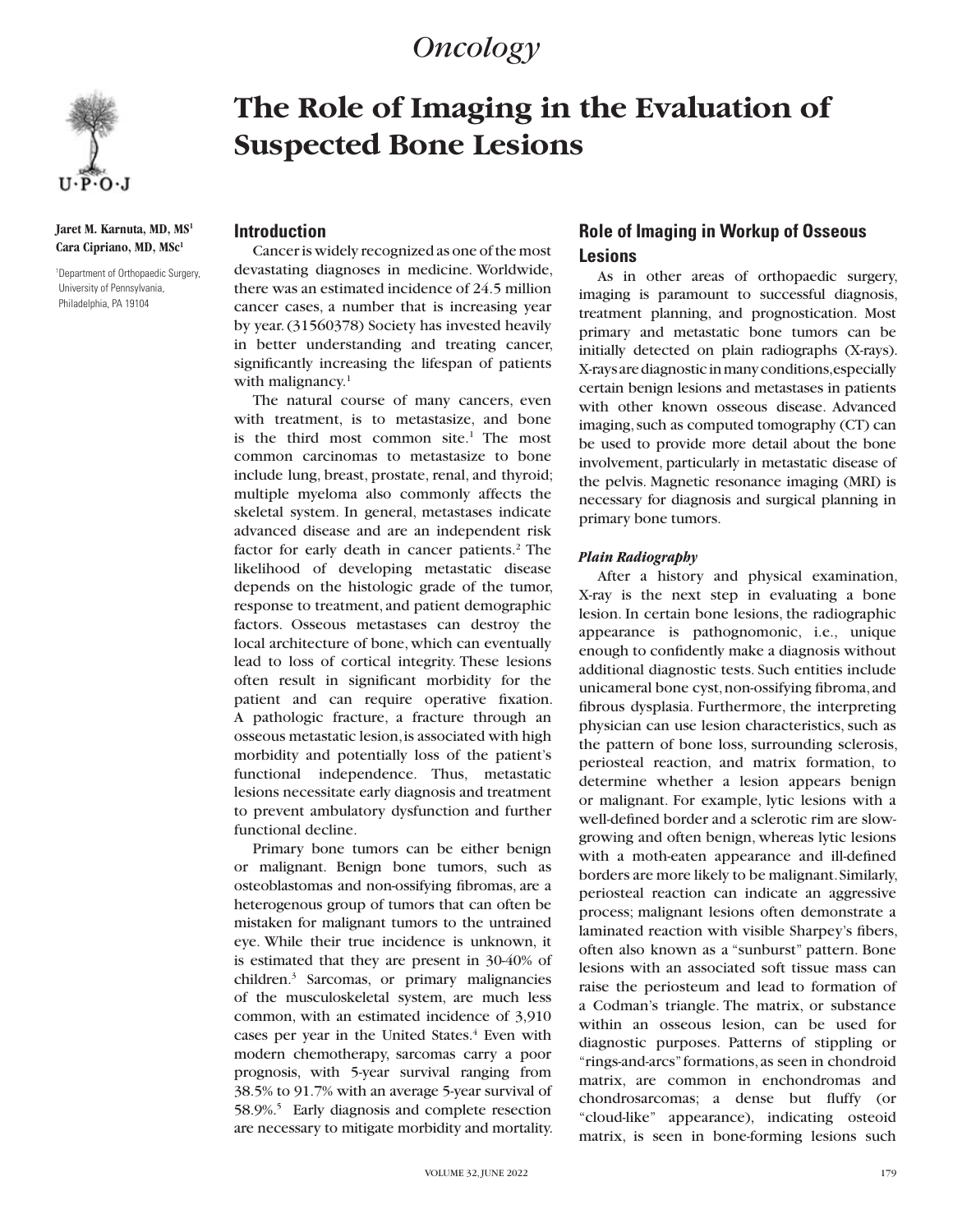as osteosarcomas (see Tables 1 and 2), and a "ground glass" appearance, with absent trabeculae, characterizes fibrous dysplasia.

#### *Computed Tomography*

If plain radiographs do not provide sufficient detail of the osseous anatomy, CT scans may be helpful to better evaluate the lesion. CT is the preferred imaging modality for assessing bone defects and cortical integrity, particularly in the scapula, spine, pelvis, ribs, and chest wall. It can help determine the need for intervention (radiation, percutaneous cement injection, or open surgical stabilization) for pelvic metastases

by characterizing the available bone stock. It can also be diagnostic for certain lesions, in particular osteoid osteoma, where it can visualize the pathognomonic central, lytic nidus representing a vascular structure surrounded by sclerosis and cortical thickening.

CT is also useful in cancer staging. In a patient presenting with osseous metastases and unknown primary, CT of the chest, abdomen, and pelvis can identify the origin. For a new diagnosis of sarcoma, CT of the chest is indicated to rule out metastases, which most commonly occur in the lungs. Following initial treatment, surveillance CT is often used to monitor for disease progression.

| Age       | <b>Well-defined Lytic Lesion</b>                                                                                                                                                      | <b>III-defined Lytic Lesion</b>                             | <b>Sclerotic Lesion</b>                                                                   |
|-----------|---------------------------------------------------------------------------------------------------------------------------------------------------------------------------------------|-------------------------------------------------------------|-------------------------------------------------------------------------------------------|
| $0 - 10$  | Eosinophilic granuloma Unicameral<br>bone cyst                                                                                                                                        | Eosinophilic granuloma Ewing's<br>Sarcoma Leukemia Lymphoma | Osteosarcoma                                                                              |
| $10 - 20$ | Non-ossifying fibroma Fibrous<br>Dysplasia Osteofibrous Dysplasia<br>Eosinophilic granuloma Unicameral<br>bone cyst Aneurysmal bone cyst<br>Chrondroblastoma Chondromyxoid<br>fibroma | Ewing's Sarcoma Eosinophilic<br>granuloma Osteosarcoma      | Osteosarcoma Fibrous Dysplasia<br>Eosinophilic granuloma Osteoid<br>osteoma Osteoblastoma |
| $20 - 40$ | Giant cell tumor Enchondroma<br>Chondrosarcoma Brown Tumor<br>Osteoblastoma                                                                                                           | Giant cell tumor Malignany fibrous<br>histiocytoma          | Enchondroma Osteoma Bone island<br>Parosteal osteosarcoma Healed prior<br>lytic lesions   |
| $40+$     | Metastases Multiple myeloma Geode                                                                                                                                                     | Metastases Multiple myeloma<br>Chondrosarcoma               | Metastases Bone island                                                                    |

|  |  | Table 1. Imaging characteristics of benign and malignant lesions of bone by age |  |  |
|--|--|---------------------------------------------------------------------------------|--|--|
|  |  |                                                                                 |  |  |

**Table 2. Common Benign versus Malignant Tumors by Site**

| <b>Site</b> | <b>Benign</b>                                                                                                                                                                                                                                                                                                        | <b>Malignant</b>                                                       |
|-------------|----------------------------------------------------------------------------------------------------------------------------------------------------------------------------------------------------------------------------------------------------------------------------------------------------------------------|------------------------------------------------------------------------|
| Diaphysis   | Fibrous Dysplasia<br>Enchondroma<br>Osteofibrous dysplasia                                                                                                                                                                                                                                                           | Adamantinoma<br>Ewing's Sarcoma<br>Periosteal osteosarcoma<br>Lymphoma |
| Metaphysis  | Non-ossifying fibroma<br>Aneurysmal bone cyst<br>Unicameral bone cyst<br>Enchondroma<br>Osteoid Osteoma<br>Osteoblastoma                                                                                                                                                                                             | Osteosarcoma<br>Malignant fibrous histiocytoma<br>Lymphoma             |
| Epiphysis   | Chondroblastoma<br>Giant cell tumor<br>Osteomyelitis                                                                                                                                                                                                                                                                 | Chondrosarcoma                                                         |
| Multiple    | Eosinophilic granuloma<br>Fibrous dysplasia<br>Hemangioendothelioma<br>Enchondroma<br>Osteochondroma<br>Osteochondroma<br>Non-ossifying fibroma<br>Multiple hereditary exostoses<br>Ollier's Syndrome<br>Maffucci's Syndrome<br>Jaffe-Companacci Syndrome<br>Paget's Disease<br>Hyperparathyroidism<br>Bone infarcts | Leukemia<br>Lymphoma<br>Metastatic disease<br>Multiple Myeloma         |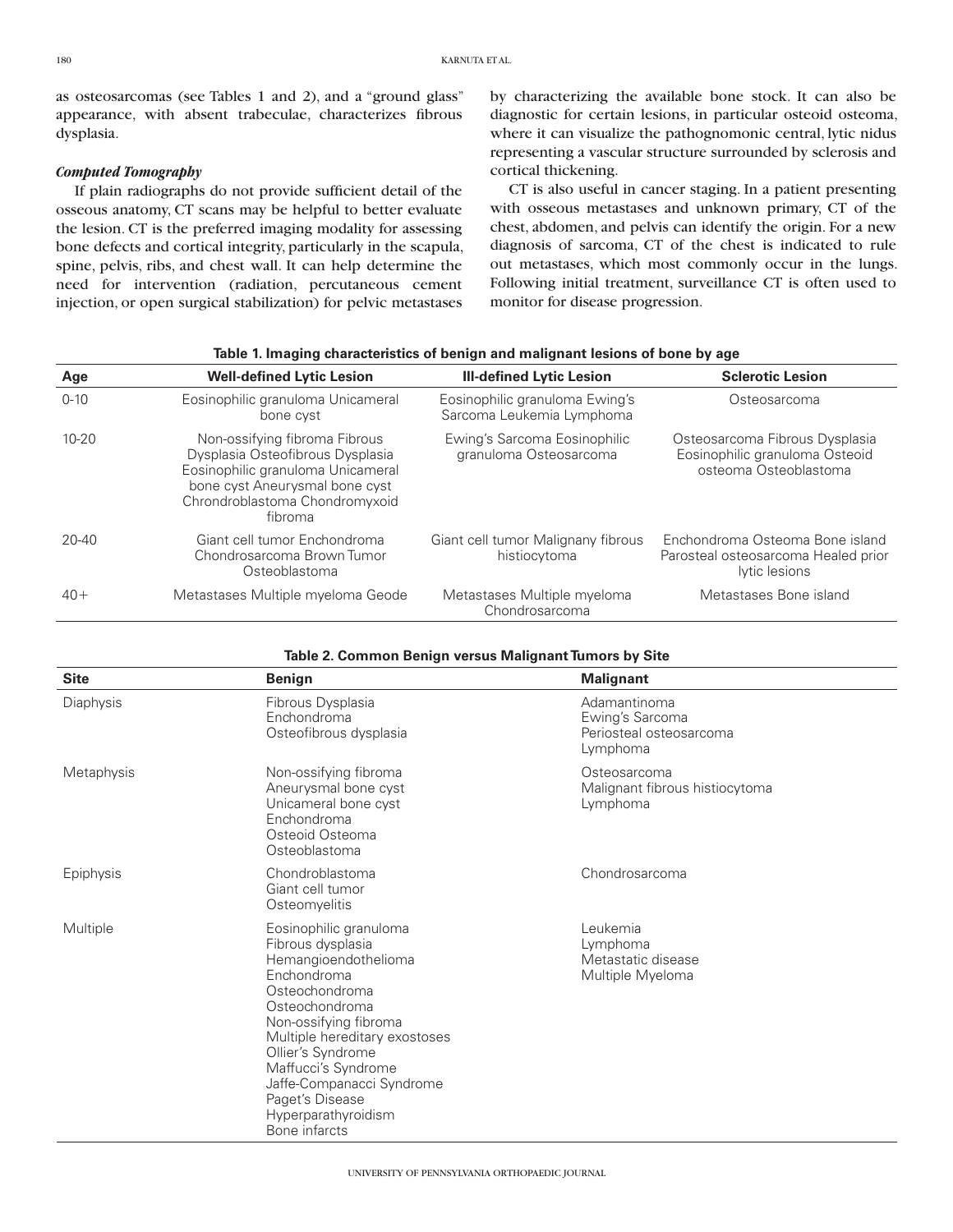#### *Magnetic Resonance Imaging*

MRI is the diagnostic method of choice when locally staging musculoskeletal tumors due to its high resolution and ability to differentiate between tissue types based on proton density signatures. The high spatial resolution of MRI allows it to best identify soft tissue involvement and the tumor's anatomic relationship to important structures such as nerves and arteries. Different MRI sequences are available to better identify different tumor components. T1 weighted sequences provide the best view of anatomy, with water represented as low intensity, muscle as intermediate intensity, and fat as high intensity. T2 weighted sequences allow for better identification of pathology, including edema surrounding a tumor, with fluid detected as high signal intensity. Since fat is also represented with a high signal intensity on T2 sequences, tumors with a high fatty component (e.g. liposarcomas) or adjacent to areas of high fat density can be visualized using fat suppressed (FS) T2 weighted sequences. It is important to recognize that large areas of edema can be seen in both benign and metastatic lesions. While MRI is particularly useful in the diagnosis of primary bone lesions and operative planning, it is rarely indicated for metastatic lesions; in these situations, X-ray or CT is often all that is required for operative planning.

#### **Cases Demonstrating Judicious Imaging Use**

#### *Case 1*

A 74-year-old female presented to the orthopaedic oncology clinic as a referral from radiation oncology for evaluating of right thigh pain. Past medical history significant for stage IV non-small cell lung carcinoma status post multiple rounds of radiotherapy and chemotherapy. X-ray demonstrated a wellcircumscribed lytic lesion within the anterior cortex of the femoral diaphysis, worrisome for an impending pathologic fracture (Figure 1). No further imaging was needed to determine the diagnosis or treatment plan, and the patient successfully underwent intramedullary nail fixation.

#### *Case 2*

An 84-year-old male presented to the orthopaedic oncology clinic with hip pain of 3 months duration that started while playing golf. His medical history includes multiple myeloma with osseous involvement, currently on pembrolizumab. X-ray demonstrated a known iliac lytic lesion with new extension into the superior acetabulum. Given the patient's lesion location in the pelvis, a CT scan was obtained to visualize the bone in more detail (Figure 2). This CT demonstrated an intact acetabulum with enough residual bone to attempt percutaneous stabilization with cement injection rather than open pelvic reconstruction.

#### *Case 3*

A 59-year-old male was referred for new diagnosis of a biopsy-proven dedifferentiated bone sarcoma of his right pelvis. MRI was ordered to determine the precise extent and location of the tumor, as well as proximity to critical



**Figure 1.** Lytic lesion located in the femoral diaphysis. Not shown is the lateral film indicating the lesion was within the anterior femoral cortex.



**Figure 2.** Destructive lesion of the left ilium extending down to the superior aspect of the left acetabulum. CT imaging indicated given the complex anatomy of the pelvis and possible percutaneous palliative treatment options.

surrounding structures. Based on the results, the surgical team determined that an internal hemipelvectomy would be necessary to achieve wide resection. (Figure 3).

### **Conclusion**

Primary and metastatic bone lesions represent a significant morbidity and mortality, necessitating expedient and accurate diagnosis while avoiding subjecting the patient to unnecessary